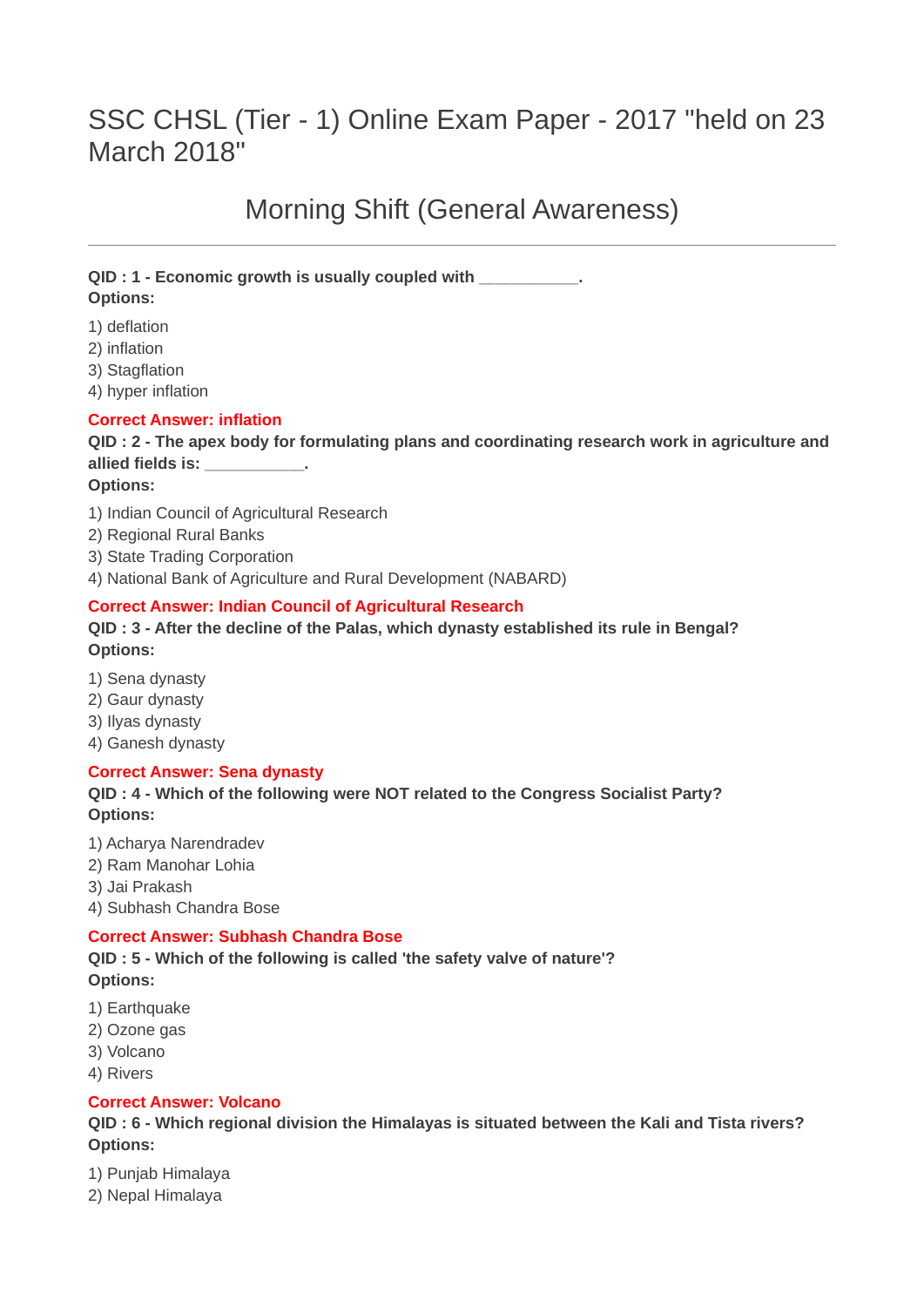3) Assam Himalaya 4) Kumaon Himalaya

#### **Correct Answer: Nepal Himalaya**

**QID : 7 - The folk dance "Bohag Bihu" is popular in \_\_\_\_\_\_\_\_\_\_\_\_\_\_\_\_. Options:**

- 1) Assam
- 2) Bihar
- 3) Odisha
- 4) Jharkhand

#### **Correct Answer: Assam**

**QID : 8 - With which country China has signed a free trade agreement on December 8, 2017. Options:**

- 1) Pakistan
- 2) Nepal
- 3) Afghanistan
- 4) Maldives

# **Correct Answer: Maldives**

**QID : 9 - Who authored the book Titled 'The Story of a Brief Marriage', which won the DSC Prize 2017 for South Asian Literature?**

- **Options:**
- 1) Anuk Arudpragasam
- 2) Justin Mallik
- 3) Premdass Nayyar
- 4) Aziz Sharif

# **Correct Answer: Anuk Arudpragasam**

**QID : 10 - The present Nepal Prime Minister K.P. Sharma Oli is belong to which political party? Options:**

- 1) Rastriya Janata Party Nepal
- 2) Communist Party of Nepal (Unified)
- 3) Nepali Congress
- 4) Rastriya Prajatantra Party

# **Correct Answer: Communist Party of Nepal (Unified)**

**QID : 11 - What is the maximum number of electrons that can be present in a shell represented by shell number 'n'?**

- **Options:**
- 1) 2n
- 2) 2n2
- 3) n
- 4) n2

# **Correct Answer: 2n2**

**QID : 12 - Which of the following is NOT an allotrope of carbon? Options:**

- 1) Diamond
- 2) Graphite
- 3) C-60
- 4) Methane

**Correct Answer: Methane**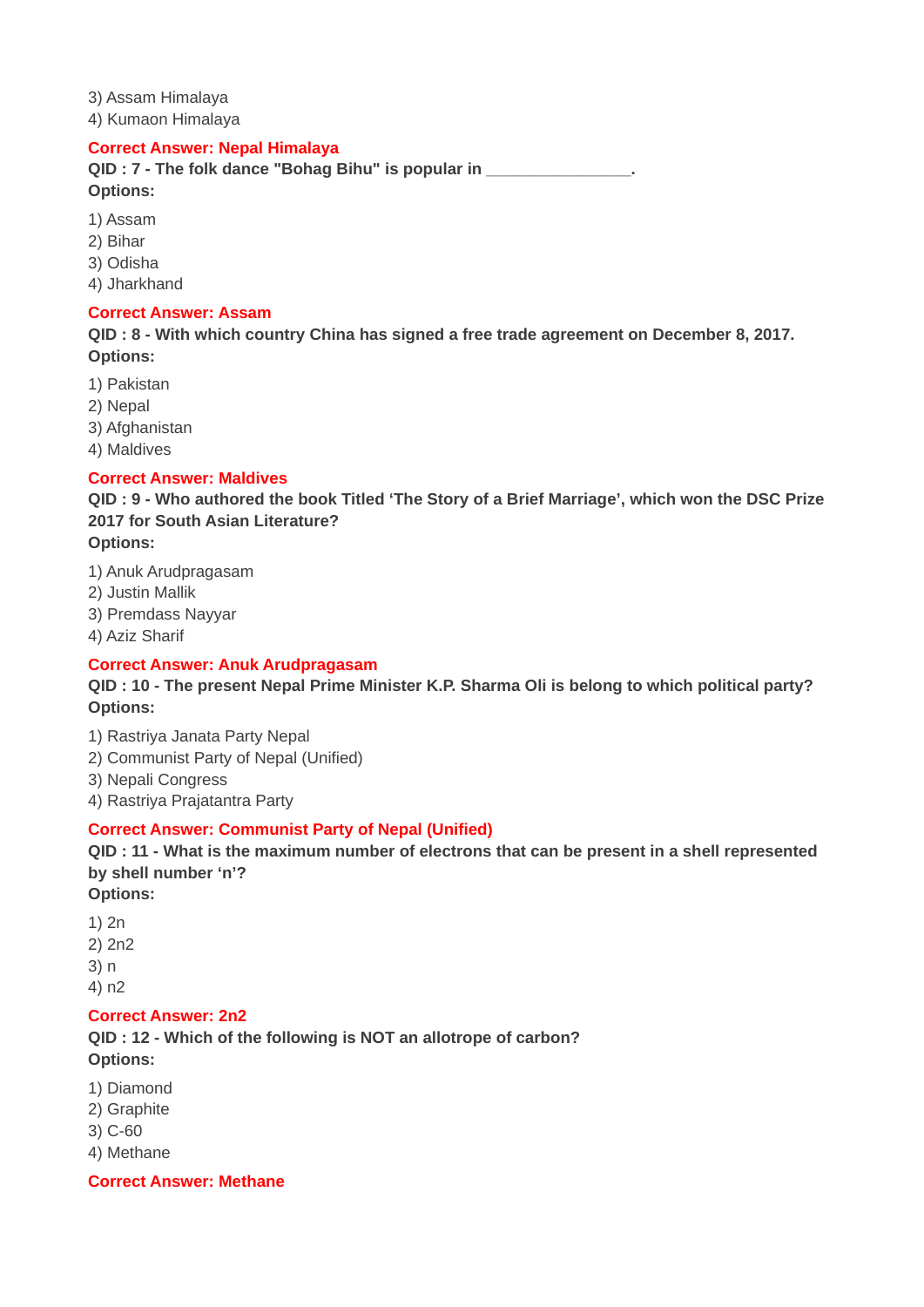**QID : 13 - The definition of Money Bill is given in which article of the Indian Constitution? Options:**

- 1) Article 56
- 2) Article 110
- 3) Article 252
- 4) Article 256

#### **Correct Answer: Article 110**

**QID : 14 - In India, which kind of emergency can be proclaimed on the grounds of war or external aggression or armed rebellion?**

#### **Options:**

- 1) National Emergency
- 2) State Emergency
- 3) Financial Emergency
- 4) State and Financial Emergency both

#### **Correct Answer: National Emergency**

# **QID : 15 - Buildup of which acid in our muscles during sudden activity causes cramps? Options:**

- 1) Lactic acid
- 2) Pyruvic acid
- 3) Carbonic acid
- 4) Oxalic acid

#### **Correct Answer: Lactic acid**

# **QID : 16 - Who presented that all the plants and animals are composed of cells and that the cell is the basic unit of life?**

# **Options:**

1) M. Schleiden and T. Schwann 2) Virchow 3) J. E. Purkinje 4) Leeuwanhoek

# **Correct Answer: M. Schleiden and T. Schwann**

**QID : 17 - In December 2017, the Prime Minister of India approved the setting up of National Nutrition Mission (NNM) with an outlay of \_\_\_\_\_\_. Options:**

1) Rs 8046.17 crore 2) Rs 9046.17 crore 3) Rs 7046.17 crore 4) Rs 10,000 crore

# **Correct Answer: Rs 9046.17 crore**

**QID : 18 - In which country the world's largest automated container terminal opened in December 2017?**

- **Options:**
- 1) China
- 2) Russia
- 3) India
- 4) Singapore

# **Correct Answer: China**

**QID : 19 - In January 2018, Indian Renewable Energy Development Agency (IREDA) raised \$ 300 million via \_\_\_\_\_\_ at London Stock Exchange.**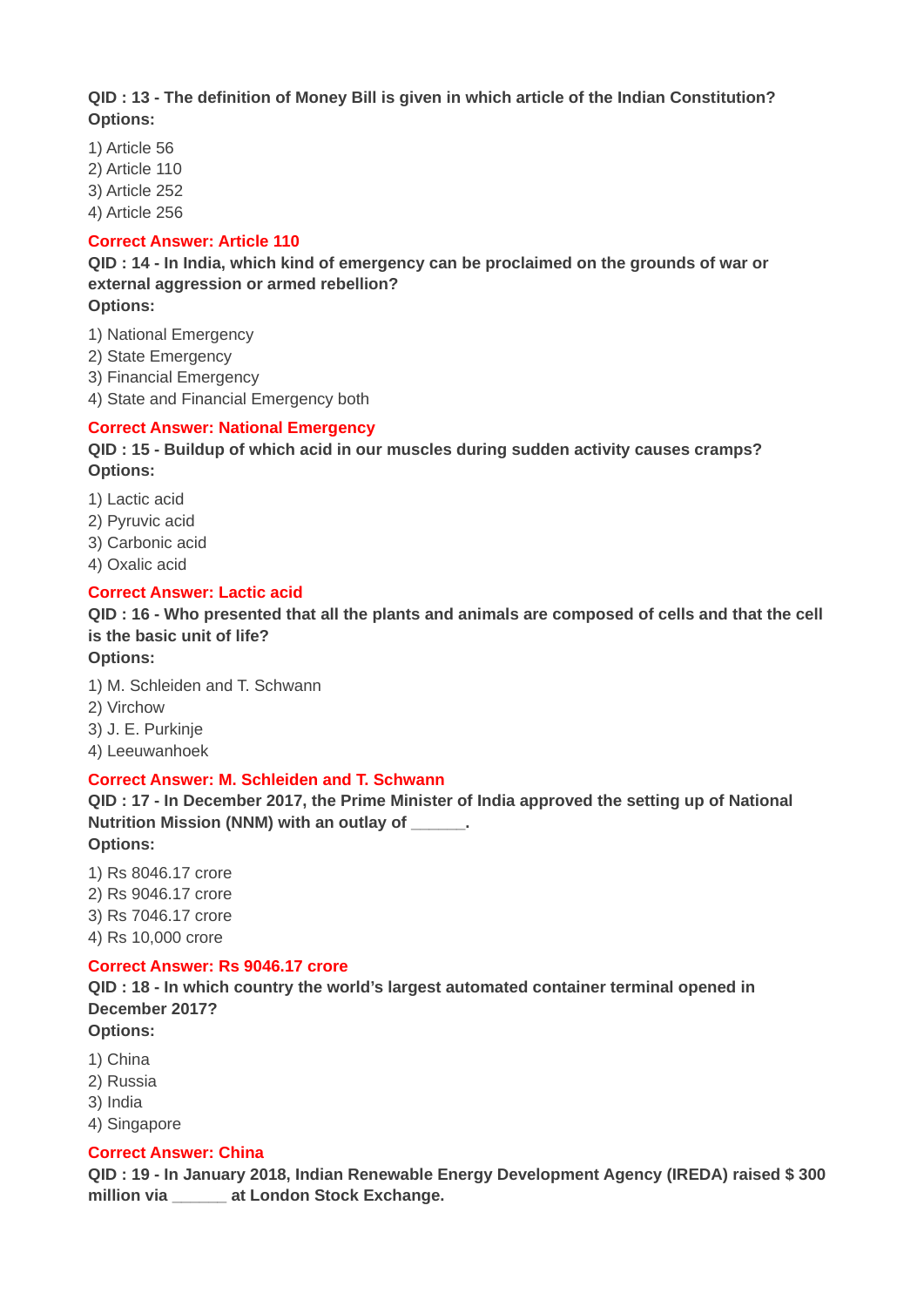# **Options:**

1) Yellow Masala Bonds

2) Green Masala Bonds

3) Red Masala Bonds

4) White Masala Bonds

# **Correct Answer: Green Masala Bonds**

**QID : 20 - On 2 January 2018, Parliament passed NABARD (Amendment) Bill, 2017 which provides that Union Government alone must hold atleast how much capital share of NABARD? Options:**

1) 48%

2) 70%

3) 51%

4) 60%

# **Correct Answer: 51%**

**QID : 21 - A bullet of mass 10 g is fired with a velocity of 20 m/s from a gun of mass 2 kg. Find the recoil velocity (in m/s) of the gun.**

**Options:**

- 1) 1 2) 0.2
- 3) 0.1
- 4) 2

# **Correct Answer: 0.1**

**QID : 22 - The product of force and the time for which the force acts on a body is equal to the change in \_\_\_\_\_\_\_\_\_\_\_\_\_\_\_ of the body.**

**Options:**

- 1) acceleration
- 2) torque
- 3) momentum
- 4) velocity

# **Correct Answer: momentum**

**QID : 23 - Earthquake tremors are caused by the disturbance deep down inside the uppermost layer of the earth called the \_\_\_\_\_\_\_\_\_.**

**Options:**

- 1) core
- 2) kernel
- 3) pith
- 4) crust

# **Correct Answer: crust**

# **QID : 24 - Which of the statements given below are correct?**

A) Fan Zhendong won the Tennis 2017 Cincinnati Masters Men's Singles.

B) In 2018 IPL auctions, Mumbai Indians retained Sunil Narine.

C) Australia won the 2016–17 Women's FIH Hockey World League Final.

# **Options:**

- 1) Only B
- 2) Only C
- 3) A, B and C

4) None of these

**Correct Answer: None of these**